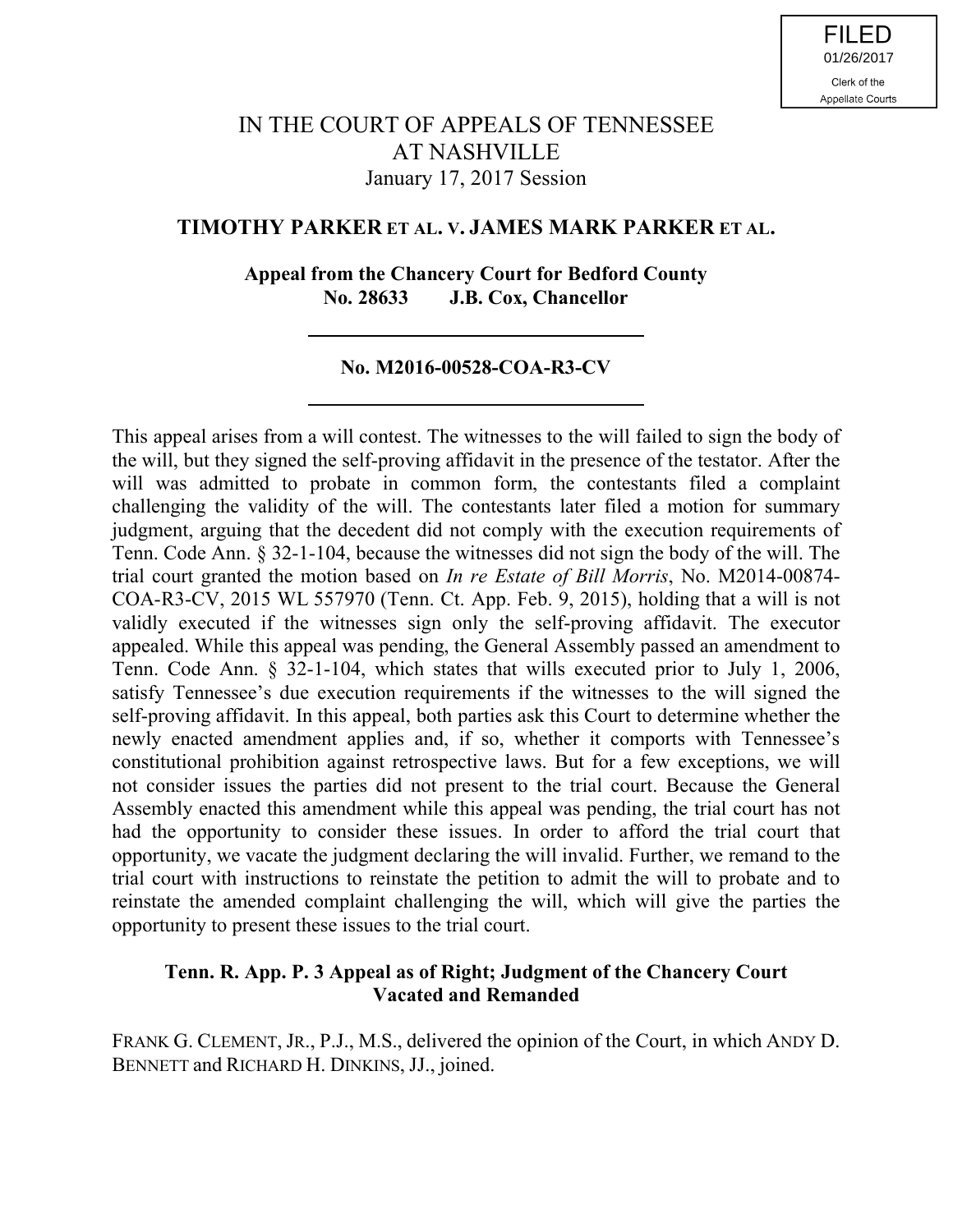J. Murray Milliken, Shelbyville, Tennessee, for the appellant, James Mark Parker.

Richard L. Dugger, Shelbyville, Tennessee, for the appellees, Timothy Parker and Dolly P. Robbins.

## **MEMORANDUM OPINION<sup>1</sup>**

Homer D. Parker ("Decedent") executed his will on June 3, 1996. The will and the self-proving affidavit consist of three pages. Decedent signed his will near the bottom of page two, and then followed his signature with a declaration which reads:

I, Homer D. Parker, do publish and declare this to be my Will, in the presence of each and all the subscribing witnesses who I have requested to act as such, by signing the attesting clause and affidavit below, pursuant to the provisions of TCA  $\S$  32-2-111.

Decedent then signed a second time directly below the foregoing declaration near the top of page three. Immediately thereafter, the standard self-proving affidavit appears, followed by the signatures of the two attesting witnesses and a notary public. Additionally, each of the three pages bear Decedent's initials, "H.D.P.", both handwritten and typed at the bottom left of the page.

Decedent died on November 21, 2010. His son, James Mark Parker, whom Decedent nominated as the executor ("Executor"), petitioned the Chancery Court for Bedford County, Tennessee, to admit the will to probate in common form. The court issued letters testamentary to Executor that same day.

On May 25, 2011, Decedent's other two children, Dolly P. Robbins and Timothy Parker ("Contestants"), filed a petition to contest the will.<sup>2</sup>

While this case was pending in the trial court, the Tennessee Court of Appeals filed *In re Estate of Bill Morris*, No. M2014-00874-COA-R3-CV, 2015 WL 557970 (Tenn. Ct. App. Feb. 9, 2015). The facts of that case parallel the facts of this case in that

 $\overline{a}$ 

 $<sup>1</sup>$  Tenn. Ct. App. R. 10 states:</sup>

This Court, with the concurrence of all judges participating in the case, may affirm, reverse or modify the actions of the trial court by memorandum opinion when a formal opinion would have no precedential value. When a case is decided by memorandum opinion it shall be designated "MEMORANDUM OPINION," shall not be published, and shall not be cited or relied on for any reason in any unrelated case.

<sup>&</sup>lt;sup>2</sup> Additional claims were asserted but they are not part of this appeal.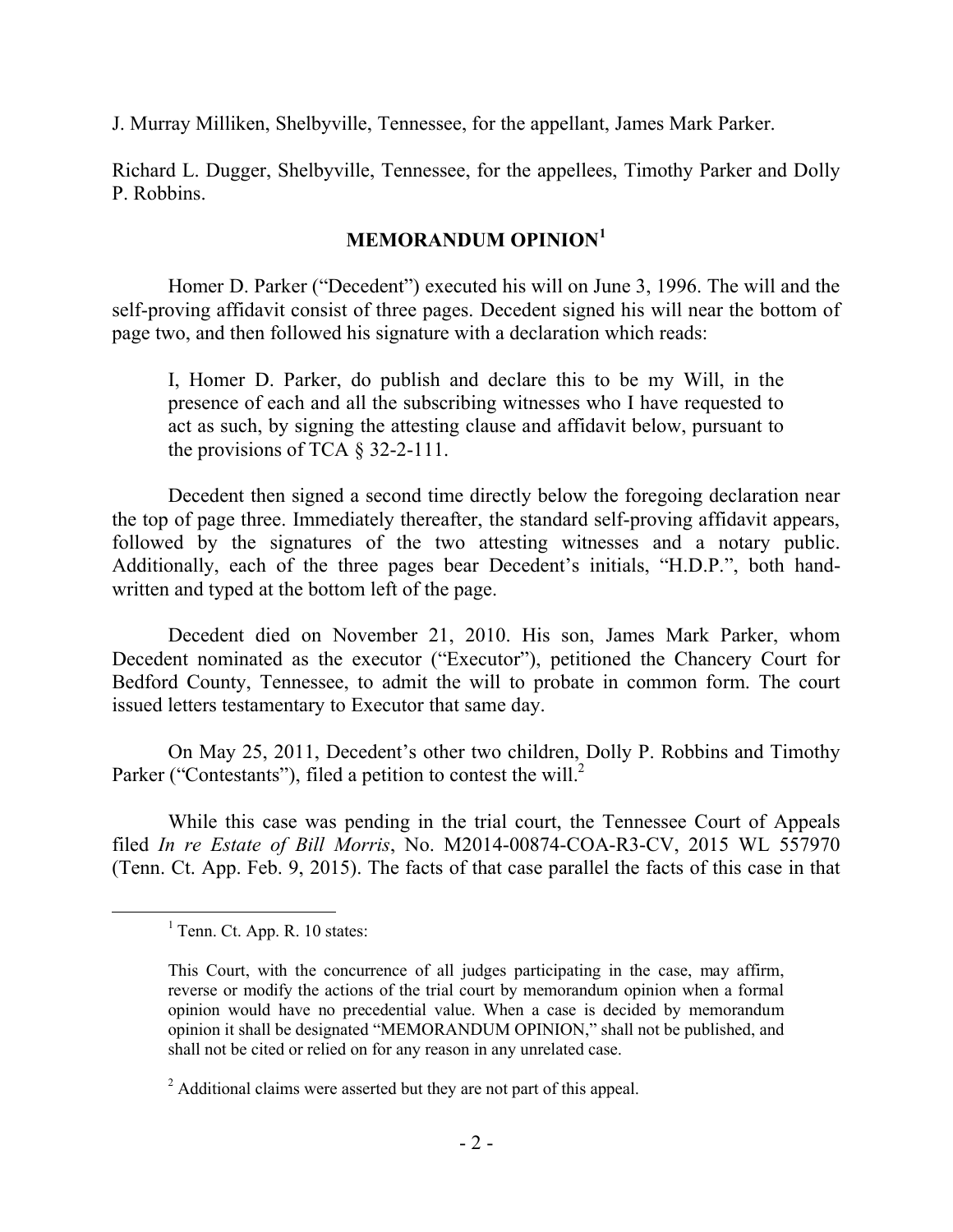the witnesses to the *Morris* will signed the self-proving affidavit but did not sign the body of the will. *Id.* at \*2. Because the witnesses did not sign the body of the will, the *Morris* court found the will invalid for failing to comply with the requirements of Tenn. Code Ann. § 32-1-104. *Id.* at \*4.

On October 7, 2015, Contestants filed a motion to amend their complaint citing the *Morris* decision. Like the will in *Morris*, the witnesses to Decedent's will only signed the self-proving affidavit. Contestants asserted that the court should invalidate Decedent's will due to a flaw in its execution. The trial court granted Contestants' motion to amend the complaint. Contestants then filed a motion for summary judgment on November 6, 2015, which the trial court granted. The chancellor based his decision on *Morris*, declaring the will invalid for failure in its execution. Consequently, the trial court determined that Decedent died intestate as a matter of law. Executor filed a timely notice of appeal on March 9, 2016.

On April 16, 2016, Governor Haslam signed Public Chapter No. 843, an amendment to Tenn. Code Ann. § 32-1-104. Pursuant to the amendment, wills executed prior to July 1, 2016 are validly executed if the witnesses sign an affidavit in compliance with Tenn. Code Ann. § 32-2-110, provided that: (1) the witnesses sign contemporaneously with the testator; and (2) the affidavit contains language meeting all of the requirements of Tenn. Code Ann. § 32-1-104 (a). The statute reads as follows:

SECTION I. Tennessee Code Annotated, Section § 32-1-104, is amended by designating the existing language as subsection (a) and adding the following as a new subsection (b):

(b) For wills executed prior to July 1, 2016, to the extent necessary for the will to be validly executed, witness signatures affixed to an affidavit meeting the requirements of § 32-2-110 shall be considered signatures to the will, provided that:

- (1) The signatures are made at the same time as the testator signs the will and are made in accordance with subsection (a); and
- (2) The affidavit contains language meeting all the requirements of subsection (a). If the witnesses signed the affidavit on the same day that the testator signed the will, it shall be presumed that the witnesses and the testator signed at the same time, unless rebutted by clear and convincing evidence. If, pursuant to this subsection (b), witness signatures on the affidavit are treated as signatures on the will, the affidavit shall not also serve as a self-proving affidavit under § 32-2- 110. Nothing in this subsection shall affect, eliminate, or relax the requirement in subsection (a) that the testator sign the will.